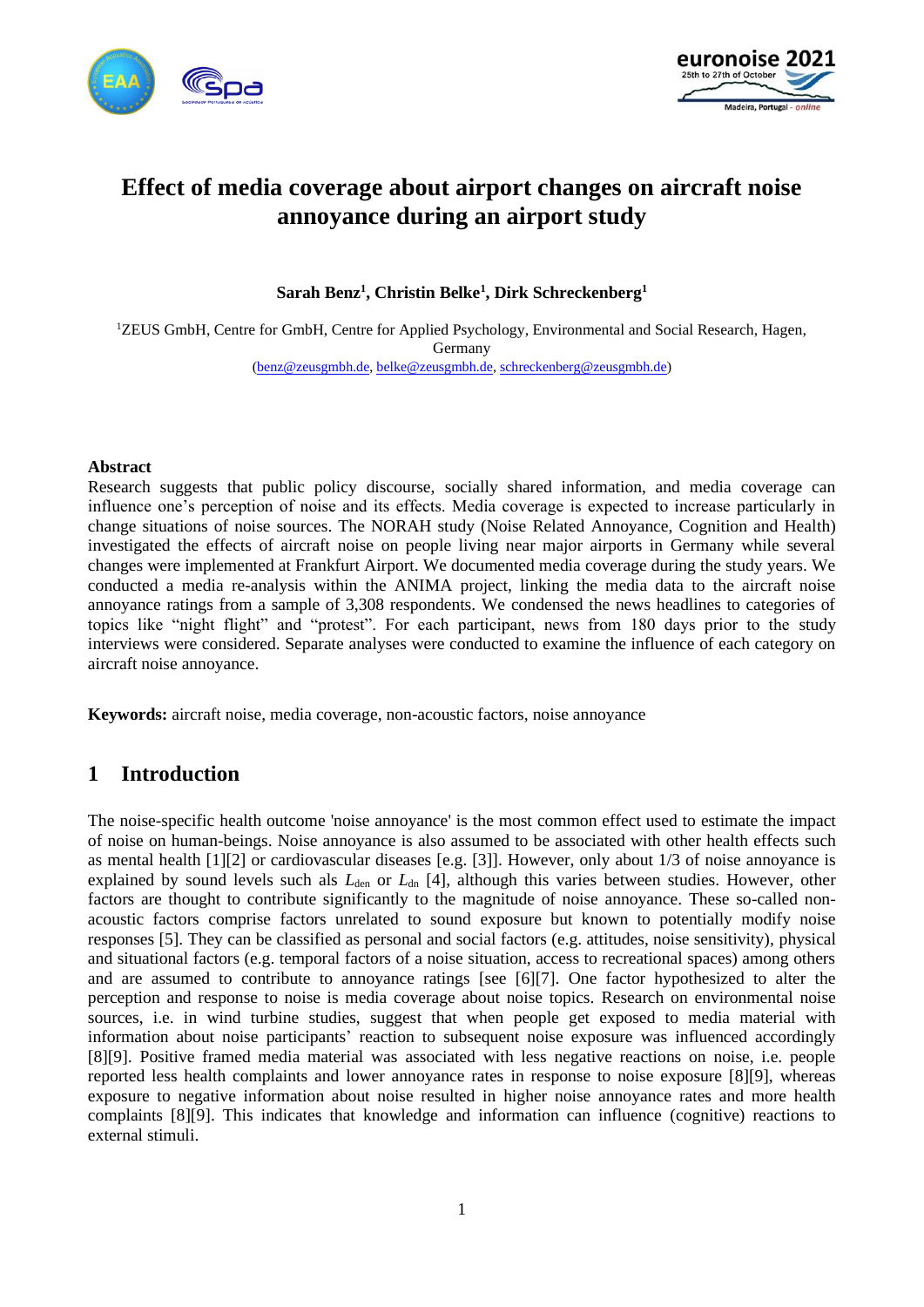

Another indicator that the distribution of information might affect people's perception of noise can be found in a study about public discussions about policy. In a study around two airport regions, Amsterdam and Zurich, it was found that policy discourse effected people's reasoning in annoyance ratings [\[10\]](#page-7-9)[\[11\]:](#page-7-10) arguments from public policy discourse were used by residents to explain annoyance ratings. Policy discourse is usually covered in media coverage, therefore it can be assumed that the distribution via media contributed to a general distribution of these information. Media information further tends to get socially distributed, shared and discussed within one's social environment, both in an offline and online context. In the current study we examine the potential effect of the portrayal of aircraft noise issues in the media on aircraft noise annoyance. In the course of the NORAH study a media analysis of aircraft-related media coverage was conducted. We explore whether there is a relationship between the frequency of reports about different aircraft noise-related topics and aircraft noise annoyance ratings during three study years. It is hypothesised that media information about aircraft noise topics might contribute to or even trigger noise responses.

## **2 Method**

Within the scope of the EU-project ANIMA (Aviation Noise Impact Management through novel Approaches), a re-analysis of data from the NORAH study (Noise-related annoyance, cognition, and health; [\[12\]](#page-8-0) was conducted. The NORAH study was a comprehensive research project investigating different physiological and psychological effects of aircraft noise, among others, on people living in the vicinity of airports in Germany. In the current study we focus on data that were collected in three annual survey waves during the study period from 2011 to 2013 in the course of the opening of a new runway as well as an implementation of a night flight ban at Frankfurt Airport in October/November 2011. Participants were invited to participate in the study with a cover letter. Offered survey modes were online participation and telephone interviews. Media articles from a press review were analysed [\[13\].](#page-8-1) We combined the media data collected during the project period with the NORAH WP1 survey data on the residents' noise annoyance (and sleep disturbance) [for WP1 survey report see [\[14\]\]](#page-8-2). The aim of this re-analysis was to investigate whether media coverage during the study period had an influence on the aircraft noise annoyance and sleep disturbance ratings of participants.

#### **2.1 Study area and participants**

The study was conducted around Frankfurt Airport. The study area was defined using noise contours of continuous energy equivalent sound level during the day  $(L_{\text{day}})$  and night  $(L_{\text{night}})$  of air traffic. With noise levels 40 dB or higher buildings were included in the sampling pool. A stratified random sampling method was used: participants were randomly selected within 5 dB classes of noise levels. In this study we included data from participants who completed the survey in all three waves. In total, a sample data of 3,308 persons with a minimum age of 18 years were analysed.

### **2.2 Study material**

#### *Media material*

The daily compilation of press articles provided by the airport operator Fraport AG was analysed. It contained articles on aircraft noise related topics. Only articles from pre-defined relevant sources and on relevant topics were screened for further analysis. The press review was analysed assessing the frequency of occurrence of specific aircraft and/or aircraft noise-related and/or aircraft-related terms with a text analysis program. The articles were assigned to different categories accordingly. In this study we analysed the following seven categories "sound insulation", "protest", "flight path", "sound exposure", "increase sound exposure", "night flight", and "mistrust/trust in authorities". The number of articles for each category per day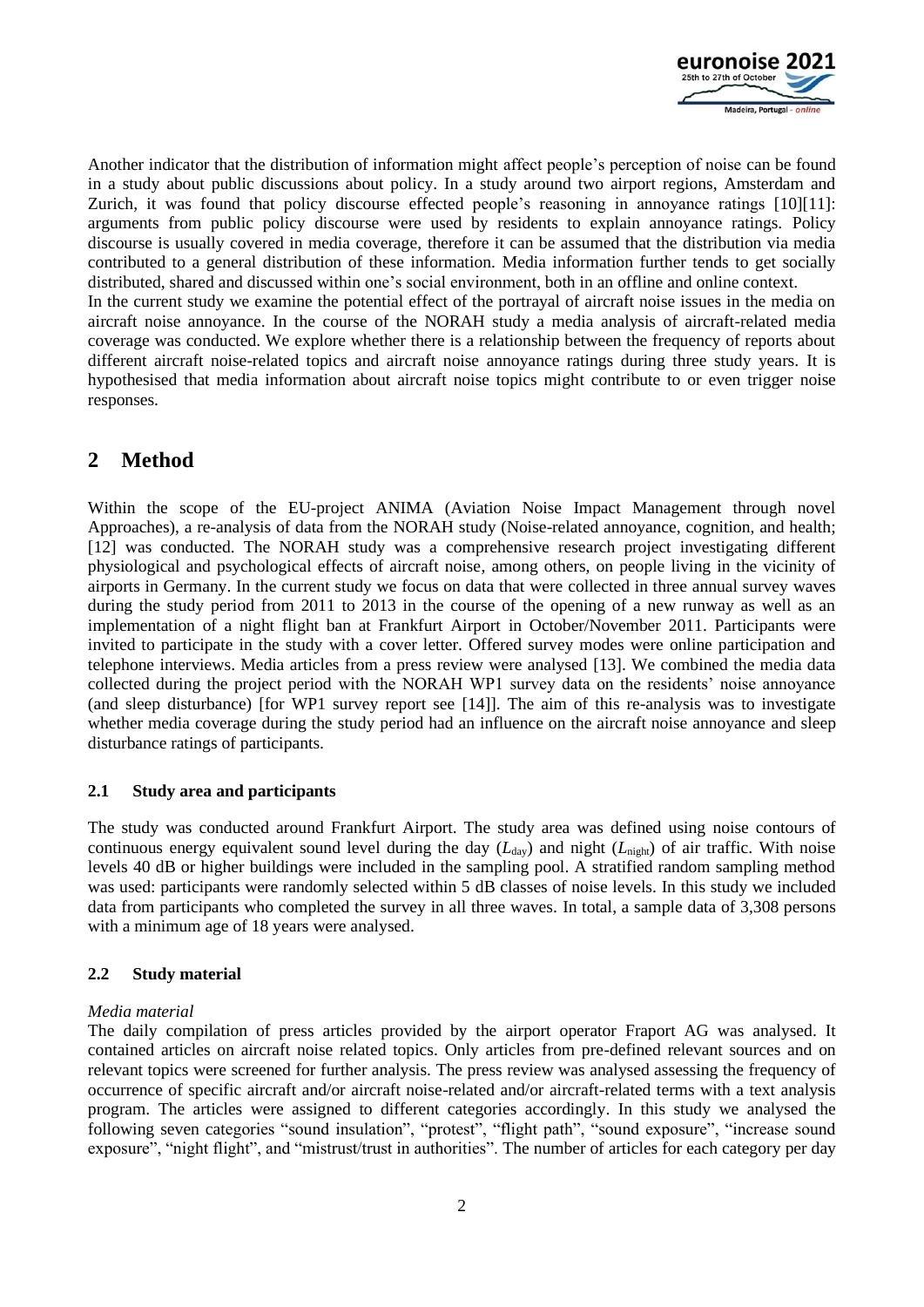

was documented, then the relative number of articles in each category per day in relation to the total number of relevant articles per day was calculated. Media coverage in this study is used as "mentioned in the media", regardless of the evaluative direction of the news report.

#### *Survey questionnaire*

In all three waves the same survey questionnaire was employed with only minor changes. Noise annoyance was assessed with the standardised question recommended by the International Commission on Biological Effects of Noise (ICBEN): "Thinking about the last 12 months, when you are here at home, how much does noise from aircraft bother, disturb, or annoy you?" [\[15\]](#page-8-3)[\[16\],](#page-8-4) to be answered on a 5-point verbal scale from (1) *not at all* to (5) *extremely*. Sleep disturbance was assessed with an adapted version of the question asking for disturbances when falling asleep, sleep during the night and sleeping in. A mean score of the three sleep disturbance questions is calculated. Besides noise annoyance and sleep disturbances as our main concepts of interest in this analysis, the questionnaire further comprised questions assessing residents' living conditions and sociodemographic data among others.

#### *Noise exposure*

Address-specific equivalent sound levels and maximum sound levels were calculated for each participant, for further details see [\[17\].](#page-8-5)

#### **2.3 Statistical analysis**

New media variables were calculated for each noise-related category of media coverage and each year of the study from 2011 to 2013. A media variable reflects the relative average media coverage of one media category as percentage of the mentioning of this category among all reports related to Frankfurt Airport in the press review for the 180 days prior to the interview date of each participant. The resulting values of all media variables were shown to be non-normally distributed (right-skewed), therefore variables were logarithmized for the regression analysis. Separate regression models were calculated for each media category due to high intercorrelations between media variables.

The influence of media coverage on annoyance ratings was analysed using generalized linear models (GZLM) with noise annoyance (or sleep disturbances, respectively) as the criterion variables. The predictor variables included in the models were media variables, different noise metrics ( $L_{den}$ ,  $L_{night}$ ) and the study year (2011, 2012, 2013). The reference year was set for 2013 as an anticipated auxiliary baseline. For each media category a separate regression was calculated.

### **3 Results**

For a comprehensive overview of the study results see Deliverable D3.9. [\[18\].](#page-8-6) Descriptive statistics of the sample and regarding the media variables is reported in [Table 1.](#page-3-0)

The average age of the sample at the beginning of the project in 2011 was 52.6 years (*SD*=14.6). The gender ratio was relatively balanced with 53.5% woman. Average sound pressure levels slightly decreased during the years from 2011 to 2013 for *L*<sub>den</sub> and *L*<sub>night</sub>. Average noise annoyance ratings in the sample were above 3 = moderately for all three years (2011: *M*= 3.3 (*SD*=1.3), 2012: *M*=3.4 (*SD*=1.3), 2013: *M*=3.2 (*SD*=1.3)). The average sleep disturbance score of the sample was over  $2=$  slightly disturbed in all three years (2011: *M*=2.3 (*SD*=1.3), 2012: *M*=2.2 (*SD*=1.2), 2013: *M*=2.2 (*SD*=1.2)). Regarding the media variables the highest relative number of articles from the selected categories were articles from the media category noise exposure with a peak in 2012. In contrary, only few articles were published referring to the media category "mistrust/trust in authority" and "increase in exposure".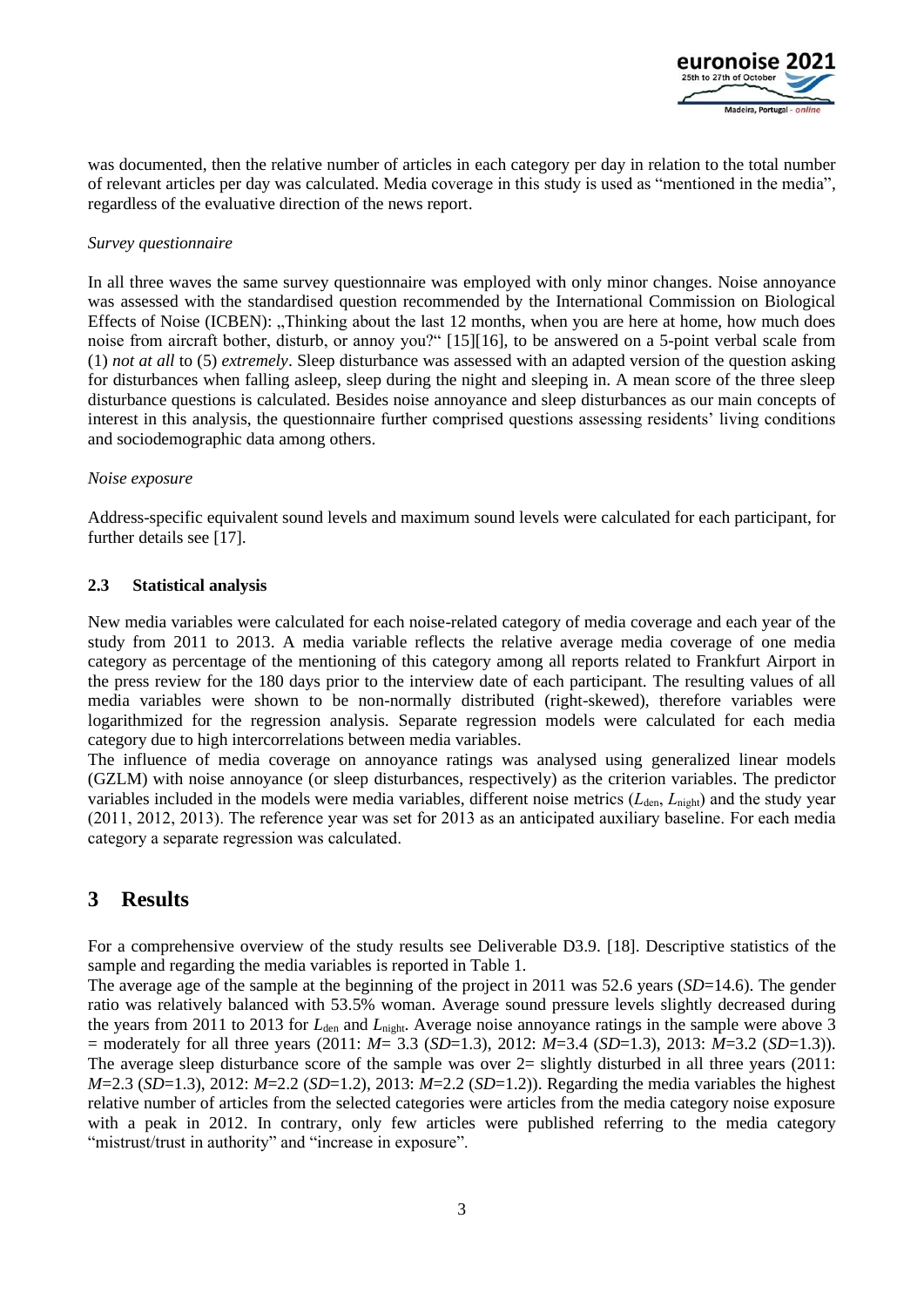

<span id="page-3-0"></span>

|                             | 2011          | 2012          | 2013          |  |
|-----------------------------|---------------|---------------|---------------|--|
| Gender                      |               |               |               |  |
| Female                      | 53,5 %        |               |               |  |
| Male                        | 46,5 %        |               |               |  |
| Socio-economic status       |               |               |               |  |
| M(SD)                       | 13.8(4.4)     | 14.0(4.2)     | 14.2(4.2)     |  |
| Age (years)                 |               |               |               |  |
| M(SD)                       | 52.6 (14.6)   |               |               |  |
| Noise levels $L_{den}$ (dB) |               |               |               |  |
| M(SD)                       | 51.8(6.2)     | 51.2(6.4)     | 50.5(6.5)     |  |
| Min - Max                   | $39.2 - 65.2$ | $37.9 - 74.8$ | $38.1 - 73.8$ |  |
| Noise levels $L_{night}$    |               |               |               |  |
| M(SD)                       | 42.4(6.3)     | 41.8(6.0)     | 41.6(5.9)     |  |
| Min - Max                   | $35.0 - 56.7$ | $35.0 - 65.4$ | $35.0 - 64.2$ |  |
| Noise annoyance             |               |               |               |  |
| M(SD)                       | 3.3(1.3)      | 3.4(1.3)      | 3.2(1.3)      |  |
| Sleep disturbances          |               |               |               |  |
| M(SD)                       | 2.3(1.3)      | 2.2(1.2)      | 2.2(1.2)      |  |
| Media variables:            |               |               |               |  |
| Sound insulation            |               |               |               |  |
| M(SD)                       | 1.6(0.2)      | 2.4(0.1)      | 1.5(0.2)      |  |
| Protest                     |               |               |               |  |
| M(SD)                       | 3.7(0.2)      | 6.5(0.2)      | 4.5(0.4)      |  |
| Night flight                |               |               |               |  |
| M(SD)                       | 1.3(0.1)      | 4.6(0.8)      | 1.0(0.2)      |  |
| Mistrust/Trust in           |               |               |               |  |
| Authorities                 |               |               |               |  |
| M(SD)                       | 0.2(0.02)     | 0.3(0.03)     | 0.2(0.1)      |  |
| Noise exposure              |               |               |               |  |
| M(SD)                       | 6.1(0.3)      | 9.1(0.3)      | 7.1(0.2)      |  |
| Increase exposure           |               |               |               |  |
| M(SD)                       | 1.1(0.04)     | 0.5(0.1)      | 0.4(0.1)      |  |
| Flight path                 |               |               |               |  |
| M(SD)                       | 3.5(0.2)      | 1.7(0.1)      | 2.2(0.4)      |  |

Table 1 – Descriptives of the sample in the three study years 2011-2013.

 $N =$  number of participants,  $M =$  mean,  $SD =$  standard deviation, min = minimum, max = maximum.

Correlations between acoustic variables ( $L_{den}$  and  $L_{ni}$ ) and annoyance ratings ranged between 0.36  $\leq$  r  $\leq$ 0.48 ( $p < .001$ ). Correlations between self-reported sleep disturbances and sound levels were similarly of moderate values with  $0.31 \le r \le 0.41$  ( $p < .001$ ). The correlations between media variables and response variables (annoyance or sleep disturbances) were low and mostly non-significantly associated. Due to higher intercorrelations between the individual media variables regression models were calculated separately for each media variable.

Generalized linear mixed regression models were calculated with aircraft noise annoyance as the dependent variable and media category variables as predictors. In addition, sound pressure levels (*L*den, *L*night) and the categorical variable study year (2011, 2012, 2013) were included as predictors. In total, eight separate regression models were calculated. Results are depicted in [Table 2.](#page-5-0) For each model regression coefficients and standard errors are listed. Significant results are highlighted in red.

The sound level ( $L_{den}$  and  $L_{night}$ , respectively) was a significant predictor in all models. Subsequently we report the results that take into account media variables. Significant main effects were observed for media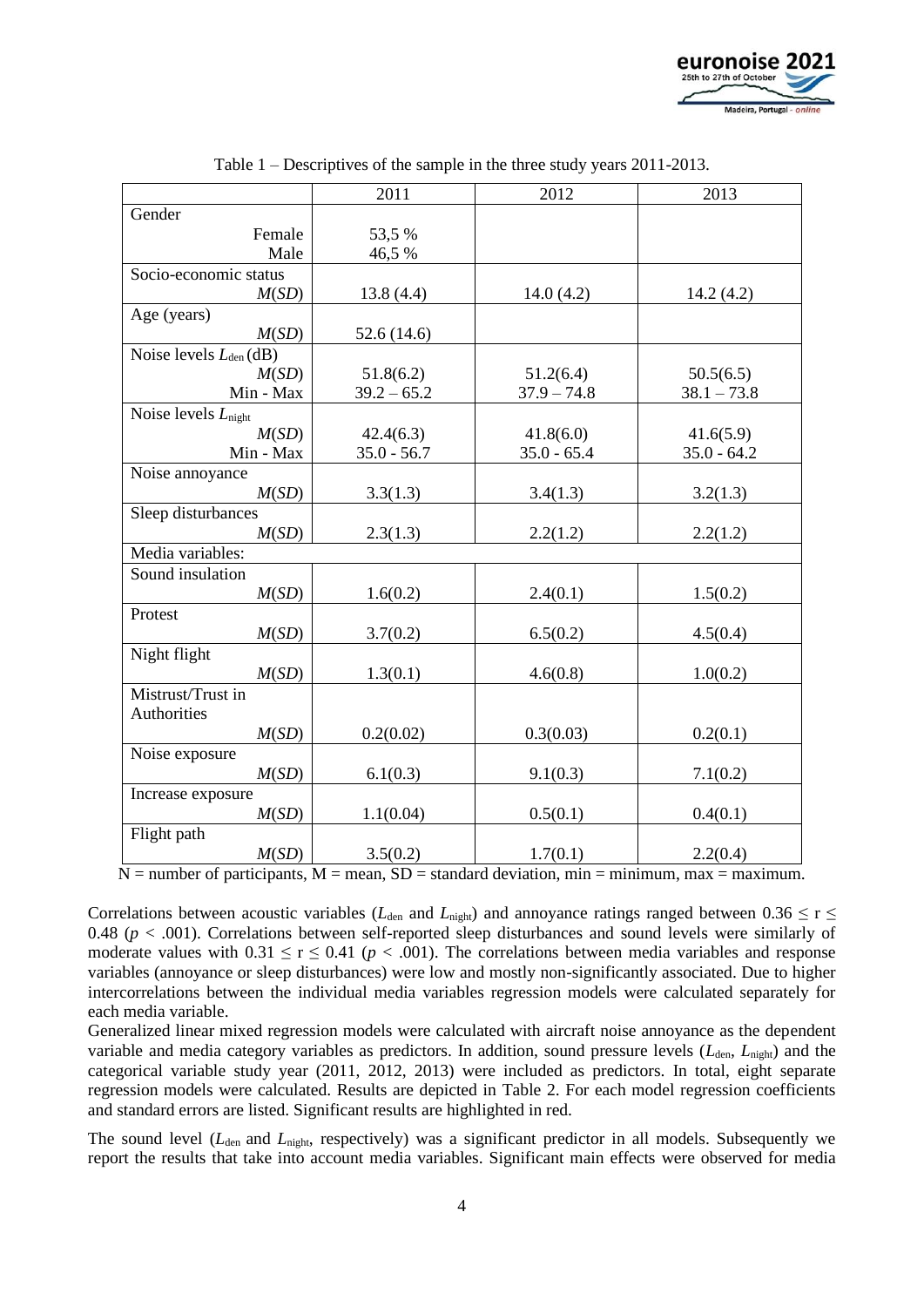

categories "noise exposure" and "night-flight" (for the two models with the media category "night flight" M7, M8). The former effect needs to be interpreted with caution as the standard error has a rather broad distribution. Interaction effects were found for the year 2012 and the media category "sound insulation", i.e. the media coverage on "sound insulation" predicted higher scores for noise annoyance in comparison with 2013. Another significant interaction effect was observed for the year 2011 and the media variable "flight path" predicting an elevating effect on noise annoyance. Interaction effects were further observed in both models with the media category "night flight"; prediction of a decrease in noise annoyance in the year 2011 in comparison with 2013 but an increase in sleep disturbance in 2011 in comparison to the year 2013.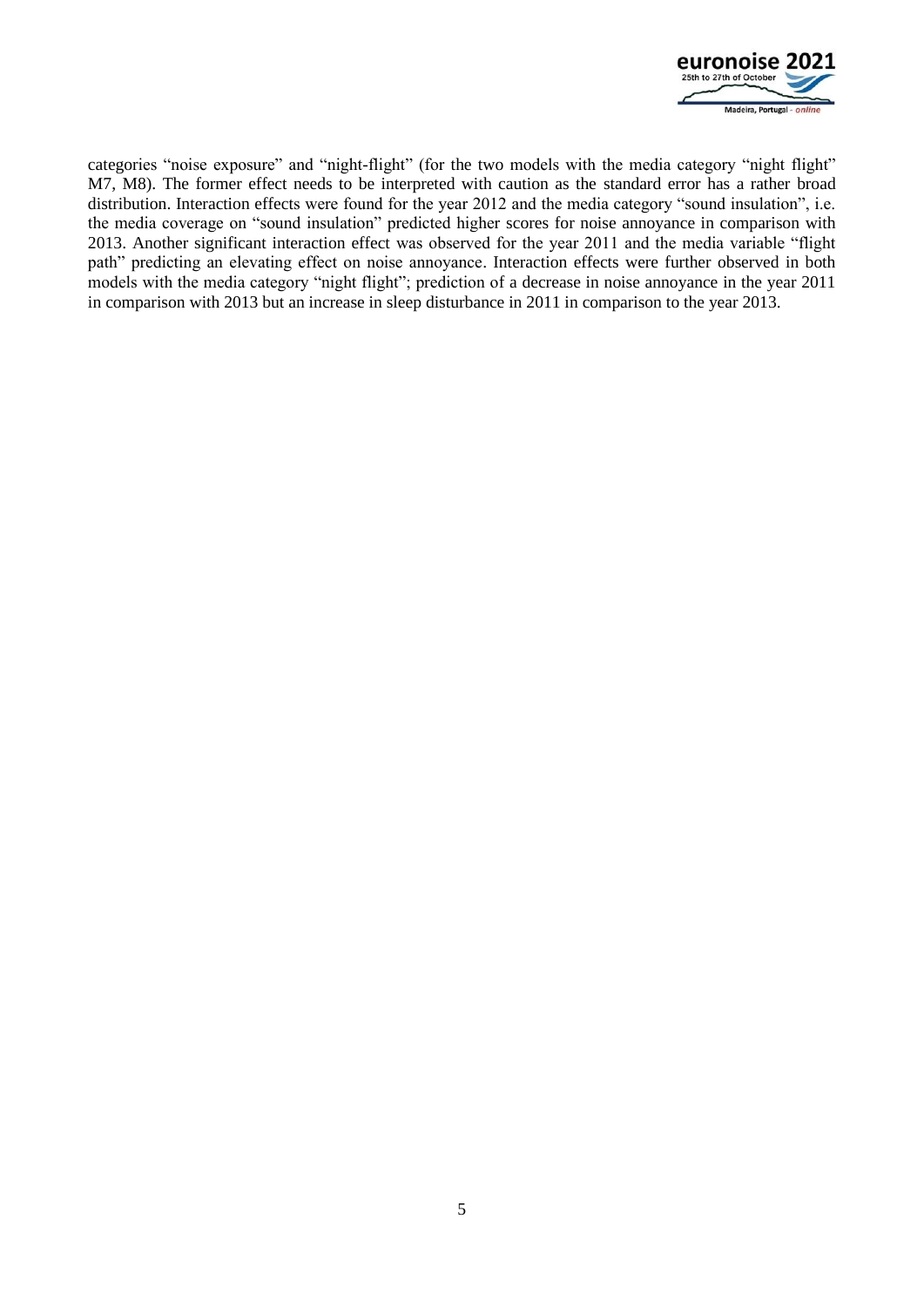



### Table 2 – Regression coefficients and standard errors (in brackets) of regression models for aircraft noise annoyance and self-reported sleep disturbance

|                                   | Media variables:             |                     |                         |                      |                            |                                        |                                    |                                                                       |  |  |
|-----------------------------------|------------------------------|---------------------|-------------------------|----------------------|----------------------------|----------------------------------------|------------------------------------|-----------------------------------------------------------------------|--|--|
|                                   | Model 1:<br>sound insulation | Model 2:<br>protest | Model 3:<br>flight path | Model 4:<br>mistrust | Model 5:<br>noise exposure | Model 6:<br>increase noise<br>exposure | Model 7:<br>night flight -<br>Lden | Model 8: night<br>$flight - Length$<br>(outcome sleep<br>disturbance) |  |  |
| Intercept                         | $-1,31(0,34)$                | 1,3(1,84)           | $-1,13(0,62)$           | $-1,78(0,71)$        | $-11,56(4,72)$             | $-0,88(0,78)$                          | $-1,47(0,15)$                      | $-0,86(0,13)$                                                         |  |  |
| log10Media variable               | $-1,22(1,78)$                | $-4,32(2,8)$        | $-1,17(1,85)$           | $-0,41(1,1)$         | 11,85(5,58)                | 1,55(1,83)                             | 2,18(1,07)                         | 2,55(0,96)                                                            |  |  |
| Lden                              | 0,09(0,01)                   | 0,05(0)             | 0,09(0,01)              | 0,1(0,01)            | 0,27(0,09)                 | 0,09(0,02)                             | 0,09(0)                            | 0,07(0)                                                               |  |  |
| <b>Year 2011</b>                  | $-0,42(0,18)$                | $-0,04(0,61)$       | $-1,43(0,66)$           | $-0,97(0,43)$        | 2,66(1,45)                 | $-1,37(0,88)$                          | $-0,68(0,22)$                      | $-0,8(0,18)$                                                          |  |  |
| <b>Year 2012</b>                  | $-0,61(0,58)$                | 0,63(1,22)          | 0,06(0,35)              | $-0,07(0,29)$        | $-0,94(1,74)$              | $-0,13(0,29)$                          | $-1,61(0,75)$                      | $-1,43(0,66)$                                                         |  |  |
| <b>Year 2013</b>                  | O <sup>a</sup>               | O <sup>a</sup>      | $0^a$                   | O <sup>a</sup>       | O <sup>a</sup>             | $0^a$                                  | O <sup>a</sup>                     | O <sup>a</sup>                                                        |  |  |
| Lden $*$<br>log10Media variable   | 0,01(0,03)                   | 0,07(0,05)          | 0,02(0,04)              | 0(0,02)              | $-0,21(0,11)$              | $-0,02(0,04)$                          | $-0,04(0,02)$                      | $-0,07(0,02)$                                                         |  |  |
| Year2011 $*$ Lden                 | 0,01(0)                      | 0,01(0,01)          | 0(0,01)                 | 0,01(0)              | $-0,01(0,01)$              | 0,02(0,02)                             | 0,01(0)                            | 0,02(0)                                                               |  |  |
| Year2012 * Lden                   | 0(0,01)                      | $-0,01(0,01)$       | 0(0)                    | 0(0)                 | 0,02(0,01)                 | 0(0)                                   | 0,03(0,01)                         | 0,05(0,02)                                                            |  |  |
| Year2013 * Lden                   | O <sup>a</sup>               | O <sup>a</sup>      | $0^a$                   | $0^a$                | O <sup>a</sup>             | $0^a$                                  | O <sup>a</sup>                     | $0^a$                                                                 |  |  |
| Year2011 *<br>log10Media_variable | $-0,29(0,52)$                | $-1,47(0,97)$       | 2,21(0,93)              | $-0,62(0,55)$        | $-3,08(1,76)$              | 2,72(1,46)                             | $-1,15(0,54)$                      | 0,05(0,55)                                                            |  |  |
| Year2012 *<br>log10Media_variable | 2,49(1,23)                   | 0,14(1,41)          | $-0,59(1,14)$           | $-0,23(0,43)$        | $-0,34(1,76)$              | $-0,04(0,5)$                           | 0,32(0,27)                         | $-0,28(0,26)$                                                         |  |  |
| Year2013 *<br>log10Media_variable | O <sup>a</sup>               | $0^a$               | $0^a$                   | $0^a$                | $0^a$                      | $0^a$                                  | $0^a$                              | O <sup>a</sup>                                                        |  |  |

<span id="page-5-0"></span>a. Reference category, Media variables are logarithmized due to their right-skewedness.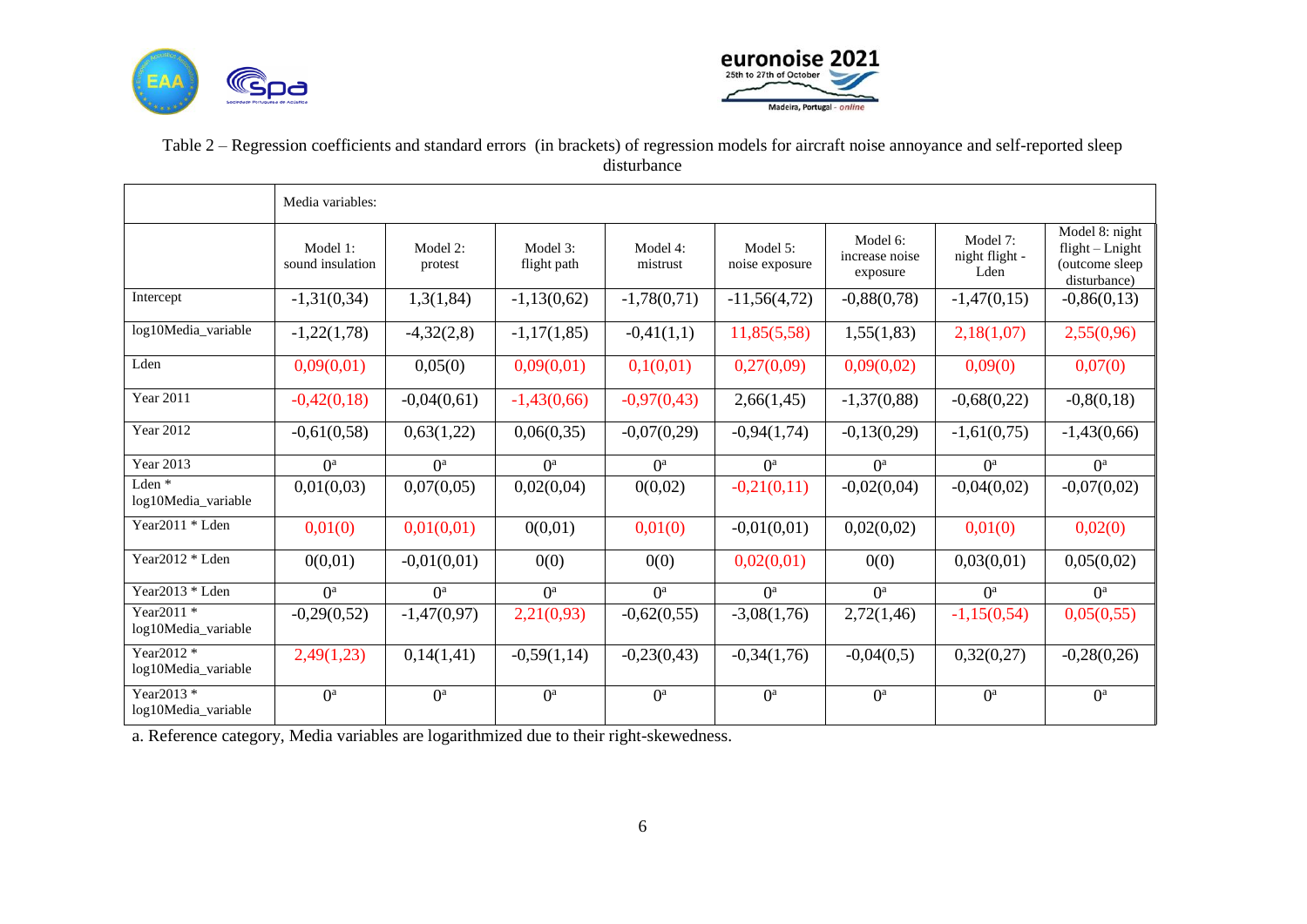



# **4 Discussion**

In this media analysis the impact of media coverage about different aircraft noise-related topics on responses to aircraft noise were investigated using longitudinal data from a socio-acoustic survey around Frankfurt Airport. Effects of several media categories on aircraft noise annoyance and sleep disturbance were observed. Influences of media coverage was examined for four groups of media reports: "sound insulation", "flight path", "noise exposure" and "night flight". Media coverage about "sound insulation" predicted higher aircraft noise annoyance in 2012 in comparison to 2013, which might reflect an effect of the launch of a regional fund to compensate/support exposed residents with sound insulation. No effect of media articles about protests was observed which indicates that the reason of protests, in terms of the cause or topic, might be more important than just the occurrence of protests for the response on noise. In addition, no effect was observed for "mistrust", which might be due to generally low occurrence of articles in this category. The media coverage about "flight path" had an elevating effect on noise annoyance for the year 2011 in comparison to 2013. Increased media coverage in 2011 could be a result of changes in the operational configurations in flight paths about six months before the opening of the new runway in preparation to the upcoming four-runway system. This might have triggered negative expectations about future noise distributions after the expansion. Media coverage about "noise exposure" predicted the highest scores although this result hast to be treated with caution as the standard error was very broad, indicating the effect to be imprecise. However, an effect of media articles about "aircraft noise exposure" on aircraft noise responses might reflect that the aircraft noise exposure might be related to worries about any harm for one's health or negative effects for one's living situation. In addition, the use of noise exposure as a single category might be too broad to properly represent the therein included effects. The media coverage about night flight predicted a decreasing effect on aircraft noise responses, in 2011 in comparison to 2013, for noise annoyance and sleep disturbance. Presumably, this is resulting from the night flight ban that was implemented in the scope of the airport expansion in 2011.

In general, a high number of articles about certain topics are assumed to be indicative of importance or actuality of a topic. However, one can argue whether public discourse is properly represented in the media. The current press review that was analysed represents only an extract of available articles. It is an approximation towards the number and kind of articles, a person is potentially exposed to. The possible media exposure further does not necessarily reflect a person's exposure to the specific media articles. However, we can hypothesize based on a study by Bröer [\[10\],](#page-7-9) that public discourse might resonate in private discourse via media coverage. Future studies should also take into account the value of the articles, i.e. if they report about negative, positive or neutral facts. Also, attention should be drawn to the potential impact of social media on noise responses. Social media was not analysed in this study, however, there is evidence of the important role of social media in the discourse in airport regions [\[19\].](#page-8-7)

# **5 Conclusions**

This media analysis found effects of aircraft noise-related media coverage on the manifestation of aircraft noise responses. This finding emphasizes that non-acoustic factors should be taken into account when investigating and addressing noise responses. It is not possible nor desired to influence media coverage but it should be kept in mind that any intervention or airport-related decision can be accompanied by media attention, i.e. spreading further through media and thus it is important to be transparent about those decisions in noise management. Change and improvement of the noise situation should result in positive media coverage. Therefore, transparent and honest communication should be established with any changes in noise management [\[20\].](#page-8-8)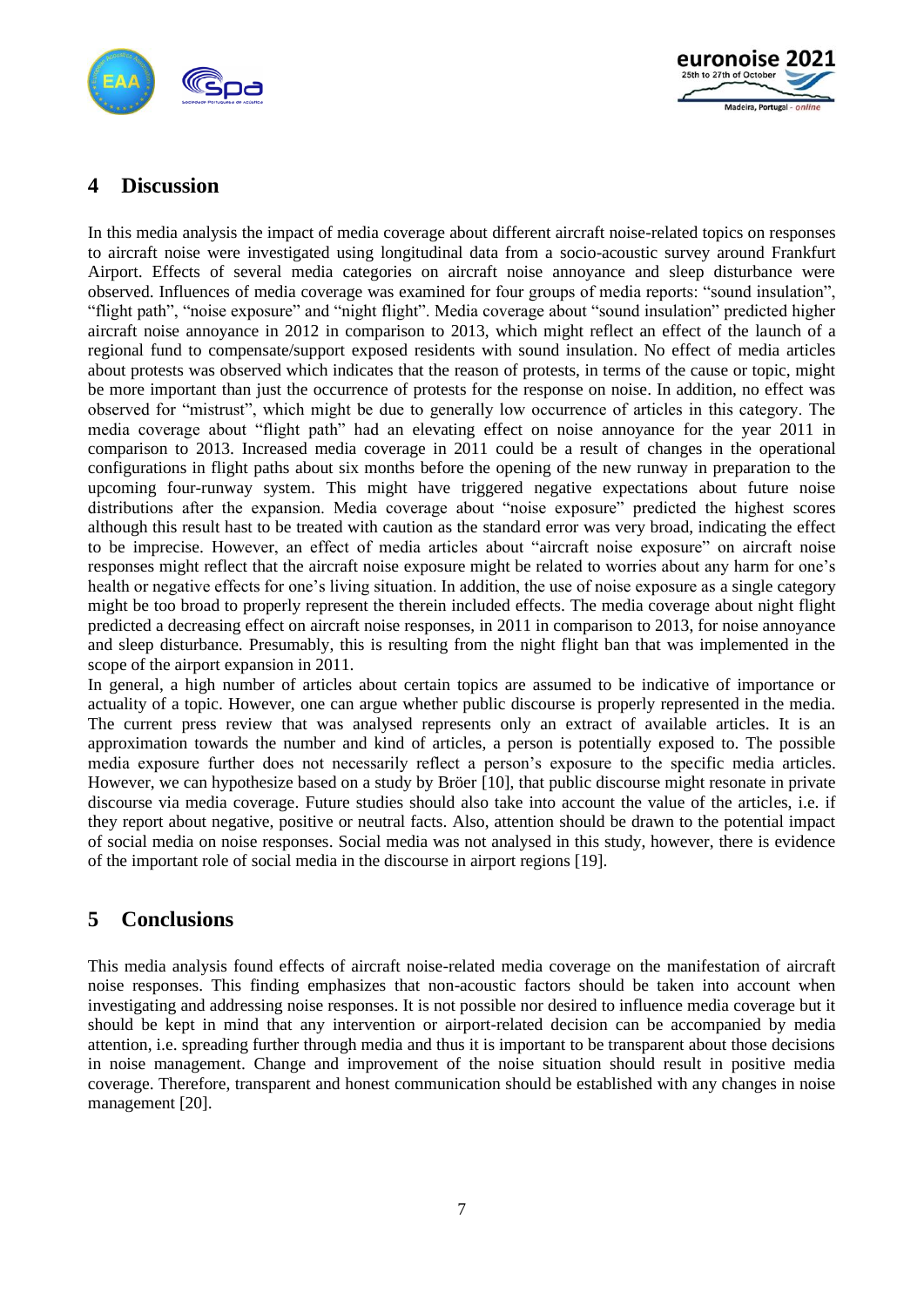

### **Acknowledgements**

This study was done as part of the Aviation Noise Impact Management through Novel Approaches (ANIMA) project. This project has received funding from the European Union's Horizon 2020 research and innovation programme under grant agreement No 769627.

### **References**

- <span id="page-7-0"></span>[1] Benz, S.; Schreckenberg, D. Examination of the causal relationship between aircraft noise exposure, noise annoyance and diagnoses of depression using structural equation modelling. *Proceedings of the 23rd International Congress on Acoustics (ICA).* Aachen, Germany, September 09-13, 2019 (in CD-ROM).
- <span id="page-7-1"></span>[2] Gong, X.; Fenech, B.; Blackmore, C.; Gulliver, J.; Hansell, A. Association between noise annoyance and mental health outcomes – a systematic review. Proceedings of the 50<sup>th</sup> *Proceedings of the INTER-NOISE 2021, 50th International Congress and Exposition on Noise Control Engineering*, Washington (USA), August 1-5, 2021 (in CD-ROM).
- <span id="page-7-2"></span>[3] Baudin, C.; Lefèvre, M.; Babisch, W.; Cadum, E.; Champelovier, P.; Dimakopoulou, K.; Houthuijs, D.; Lambert, J.; Laumon, B.; Pershagen, G.; Stansfeld, S.; Velonaki, V.: Hansell, A.L.; Evrard, A-S. The role of aircraft noise annoyance and noise sensitivity in the association between aircraft noise levels and hypertension risk: Results of a pooled analysis from seven European countries. *Environmental Research*, Vol 191, 2020, pp 110179. DOI: 10.1016/j.envres.2020.110179
- <span id="page-7-3"></span>[4] Guski, R. Personal and social variables as co-determinants of noise annoyance. *Noise Health*, Vol 3, 1999, pp 45–56.
- <span id="page-7-4"></span>[5] Asensio, C.; Gasco, L.; de Arcas, G. A Review of Non-Acoustic Measures to Handle Community Response to Noise around Airports. *Curr Pollution Rep 3*, 2017, pp 230–244. <https://doi.org/10.1007/s40726-017-0060-x>
- <span id="page-7-5"></span>[6] Haubrich, J.; Hooper, P.; Rajé, F.; Burtea, N.E.; Radulescu, D.; Schreckenberg, D.; Flindell, I.; Hudson, R. ANIMA D2.4-Recommendations on Annoyance Mitigation and Implications for Communication and Engagement; European Commission: Brussels, Belgium, 2019.
- <span id="page-7-6"></span>[7] Bartels, S.; Richard, I.; Ohlenforst, B.; Jeram, S.; Kuhlmann, J.; Benz, S.; Hauptvogel, D.; Schreckenberg, D. Coping with aviation noise: Non-acoustic factors influencing annoyance and sleep disturbance from noise. In: Leylekian, L., Maximova, A., Covrig, A. (eds.) *Aviation Noise Impact Management: Technologies, Regulations, and Societal Well-being in Europe*. Springer, Berlin, Heidelberg (Germany), in print.
- <span id="page-7-7"></span>[8] Crichton, F.; Dodd, G.; Schmid, G.; Gamble, G.; Cundy, T.; Petrie, K. The power of positive and negative expectations to influence reported symptoms and mood during exposure to wind farm sound. *Health Psychology,* Vol 33 (12), 2014, pp 1588.
- <span id="page-7-8"></span>[9] Crichton, F.; Dodd, G.; Schmid, G.; Petrie, K. J. Framing sound: Using expectations to reduce environmental noise annoyance. *Environmental research,* Vol 142, 2015, pp 609-614.
- <span id="page-7-9"></span>[10] Bröer, C. Policy annoyance: How policies shape the experience of aircraft sound. *Aerlines*, Vol 37, 2007.
- <span id="page-7-10"></span>[11] Kroesen, M.; Bröer, C. Policy discourse, people's internal frames, and declared aircraft noise annoyance: An application of Q-methodology. *The Journal of the Acoustical Society of America,* Vol 126 (1), 2009, pp 195-207.